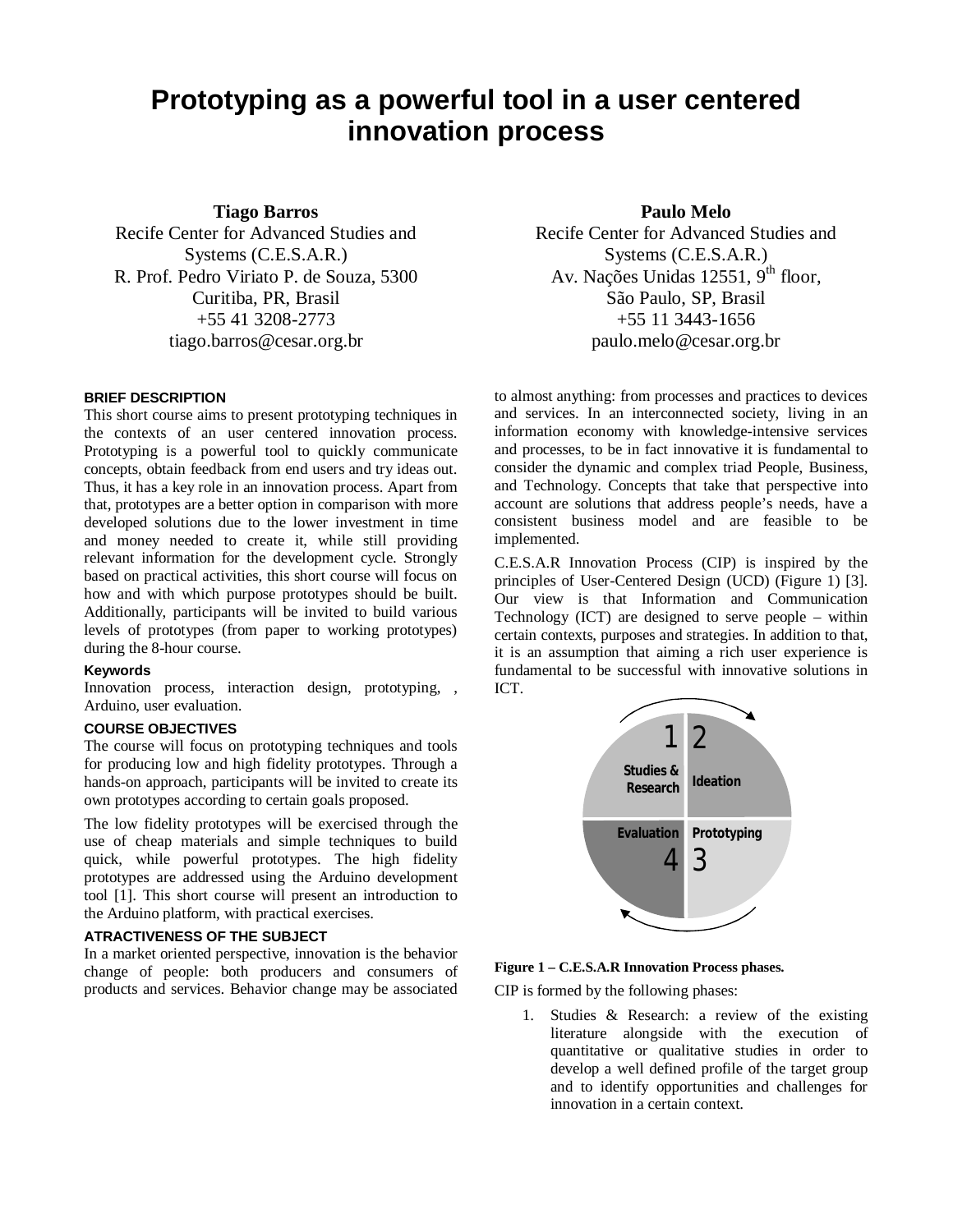- 2. Ideation: this phase is focused on the generation of as many solutions as possible. Those solutions are inspired by the collected data during the previous phase. Later on this phase, a joint selection of proposals is performed based on an meaningful selection criteria from end users and stakeholders.
- 3. Prototyping: production of possible alternatives (artifacts or experiences) via prototyping in increasing levels of fidelity, from paper prototypes to fully working models.
- 4. Evaluation: Finally some prototypes are selected to be tested by end users in the field or in usability labs. In both cases, user tests are important to anticipate problems and to make sure the artifact or experience is fitting users´ needs.

## **Prototyping as an tool to innovate**

Due to the uncertainty of the economy and the unexpected manifestation of new trends and technologies in the ICT field, releasing a product as a final version has not proved to be a promising idea. In this scenario, the notion of a product in a permanent beta state makes much more sense. In this direction, prototypes are a very interesting option to try ideas out in a fast and cheap way. Additionally, prototyping is important to bring abstract ideas to a more concrete level. While prototyping, developers face several limitations that could not be identified while they were discussing abstract concepts only. Apart from that, prototypes bring light to new aspects and opportunities that have not been considered by designers and developers. Those new aspects are fundamental to create a consistent concept that can survive to a more critical and systematic analysis. Prototypes are a very powerful tool to communicate ideas among software engineers, designers and stakeholders of a project.



**Figure 2 – Researcher testing with a user the interaction with a navigation tool through a low fidelity experience prototype.**

Due to its unfinished state, prototypes are very helpful as a way to invite people to collaborate in the creation of new features of a product. Prototypes are also important tool in sessions of co-creation where users are invited to participate in the process of building a product. Especially with low fidelity prototypes, users feel very comfortable to bring their opinions to the table and help developers. When invited to participate in a session with a well developed prototype, users do not feel comfortable to give criticisms

and suggestions since those may hurt developers' feelings. Thus, instead of helping in the process, users are more inclined to agree with what is presented to them.

Recently designers have been working in another kind of prototypes (Figure 2). They are known as experience prototype [2] and instead of building a prototype of a product, designers bring the user experience to a more concrete state. Similarly to what occurs while prototyping a product, experience prototypes are also helpful to show constraints of solutions.

| $X - D$                       | 凸                                                                                                                                                                                                                                                                                                                                                                                                                                                                                                                                                                                           |  |
|-------------------------------|---------------------------------------------------------------------------------------------------------------------------------------------------------------------------------------------------------------------------------------------------------------------------------------------------------------------------------------------------------------------------------------------------------------------------------------------------------------------------------------------------------------------------------------------------------------------------------------------|--|
| メーロ<br>Tarr<br>$\mathfrak{r}$ | نيويورك: مدينة(944 كم2 مع المسطح المائي و 8.084.316<br>نسمةً), ج ق ولاية نيويورك, كبرى مدن الولايات المتحدة الأمريكية,<br>على خليج نيويورك, عند مصب نهر هدسن. تثالف من خمسة<br>آقسام : منهاتن, وبرونکس ( ش منهاتن), وکوینز ( غ جزیرة<br>لونج ايلند), وبروكلين, مستشمعه على حندة ستانه. ون نمط<br>هذه الأقسام بعدة جسور<br>د<br>(22.100.000) نسمة<br>نيوپورك , و ش ق نيوم<br>مرفأ فاخرا يعد من أعظ<br>وهي المركز التجاري والما<br>Gloss<br>105<br>وخاصة السلم الاستهلاكا<br>$M^{\mu\nu}$<br>من "الموسوعة الثقافية".<br>训<br>noun<br>الشعب, القاهرة 1972<br>if form s<br>بتجديد الإحصائيات من |  |
|                               | $-16-$                                                                                                                                                                                                                                                                                                                                                                                                                                                                                                                                                                                      |  |

## **Figure 3 – Paper prototype of a GUI.**

Prototypes have gained popularity in the software industry because its creation can be almost effortless. Especially to the considerable effort that has been spent by software engineers to develop software that can be significantly changed in a late phase, prototypes have shown its power to gather user feedback in usability tests while not requiring much effort to build them.

## **TARGET AUDIENCE**

Students, professionals and researchers from design, engineering and related fields interested to learn and share experiences about how to create an amazing user experience through prototyping techniques. There are no pre-requisites to attend this course. The audience must be limited to 20 participants.

#### **DURATION**

8 hours.

## **ACTIVITY PLAN**

This course will be divided in six parts.

## **Part 1 – Introduction to prototyping [30 minutes]**

The first part will introduce the subject of prototyping to participants. At this moment, the audience will be presented to the general idea of prototyping, its goals, when to use it in the development process, among other theoretical issues. Instructors will present the necessary evolution of prototypes in the development process.

## **Part 2 – Low Fidelity prototypes [80 minutes]**

During the second part of the course, participants will be divided in groups of 4 people. Each group will be responsible for creating a device that must have a Graphical User Interface (GUI) for a possible produtct with a physical